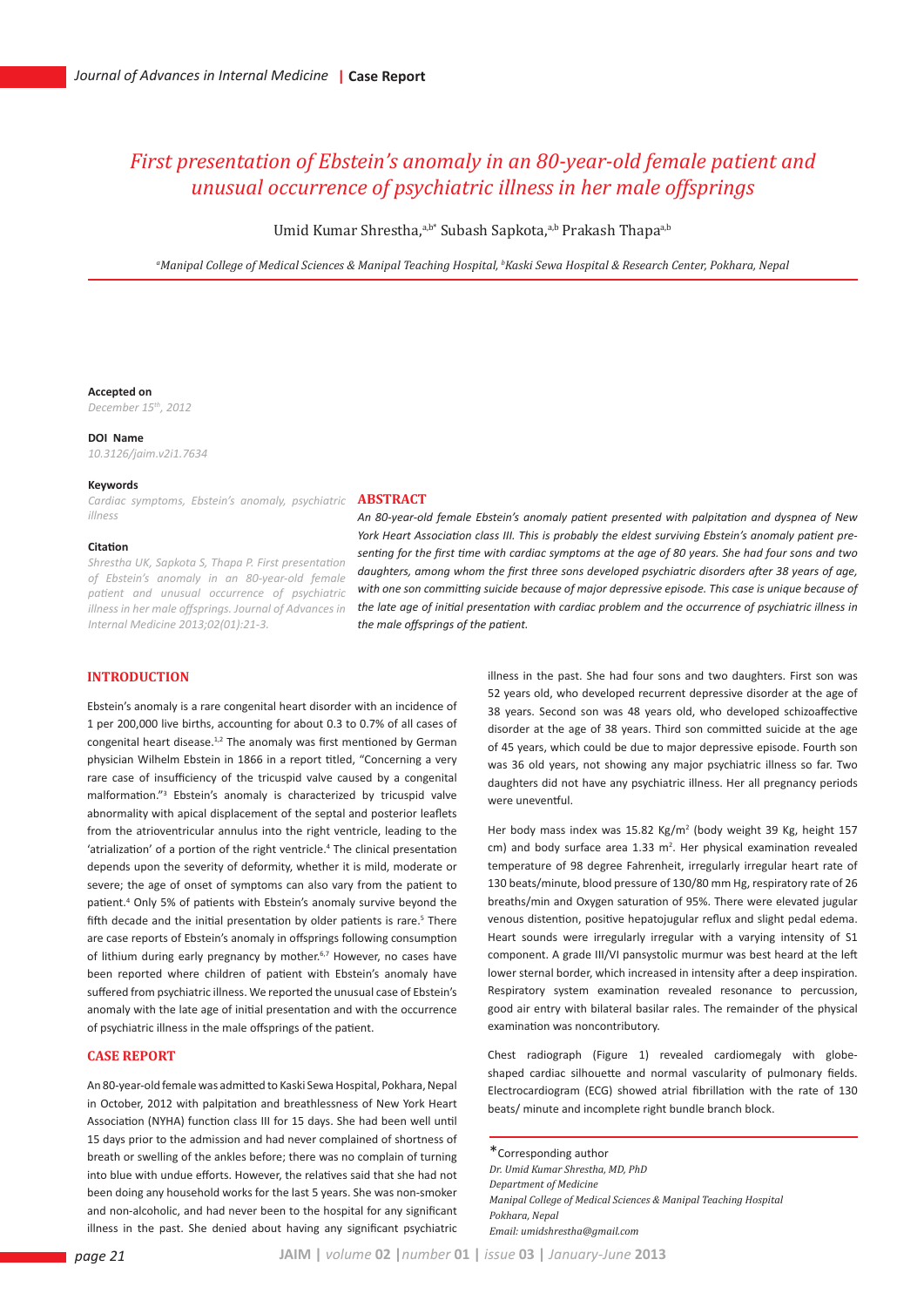

Figure 1: Frontal chest radiograph shows a large heart

Echocardiography (Figure 2) showed apical displacement of septal leaflet of tricuspid valve of about 46 mm from the insertion of anterior leaflet of the mitral valve; this finding was more than 20 mm or 8 mm/m<sup>2</sup> body surface area, the cutoff limit for considering the diagnosis of Ebstein's anomaly.<sup>2,8</sup> Anterior leaflet of tricuspid valve was elongated, redundant, freely mobile and sail-like, with no tethering to the lateral wall of right ventricle. There was no hypoplasia of septal and posterior leaflet. There was marked enlargement of the right atrium and atrialized right ventricle; the combined area of the right atrium and atrialized right ventricle was larger than the combined area of the functional right ventricle, left atrium, and left ventricle measured in the apical four-chamber view at end diastole. There was moderate tricuspid regurgitation with ejection fraction of right and left ventricle 50%. There was no pulmonary artery hypertension and no interatrial communication.The diagnosis of Ebstein's anomaly was made. The anomaly was categorized as of Carpentier type B and Celermajer's extended Glasgow Outcome Scale of Ebstein's anomaly of grade 3.9,10 Screening Echocardiography of her three surviving sons and two daughters showed normal results.



Figure 2: Apical 4-chamber, 2-dimensional echocardiogram shows displacement of the tricuspid valve toward the apex of the right ventricle.

TV = tricuspid valve; RV= functional right ventricle; ARV = atrialized right ventricle; RA = right atrium; LA = left atrium; LV = left ventricle.

Laboratory investigations revealed hemoglobin 12.4 gm/dl, total leukocyte count 8,600/cmm (Neutrophil 74% Lymphocyte 24%, Eosinophil 2%), platelet count 220,000/cmm, Erythrocyte Sedimentation Rate 5 mm in first hour, creatine kinase MB 14 U/l, cardiac troponin I negative, blood urea 34 mg/dl, serum creatinine 0.9 mg/dl and random blood sugar 104 mg/dl.

After admission, the patient was treated with diuretics, anticoagulants and digoxin. After 3 days of admission, the fast ventricular rate of atrial fibrillation was controlled. After 4 days of admission, the leg edema and shortness of breath were also improved.

The patient was discharged home after 7 days in a stable condition. She was followed up after 2 months and was doing well with the medications. Her sons were also treated and counseled for their psychiatric illness.

# **DISCUSSION**

The symptoms of Ebstein's anomaly patients are often due to the heart failure caused by the dilated and atrialized right ventricle compressing the left ventricle and, reduced preload for the left heart.<sup>11</sup> The cyanosis, arrhythmia, and sudden cardiac death are the other presenting features.<sup>12</sup> The age at presentation, anatomic severity, hemodynamics, and degree of right-to-left interatrial shunting determine the hemodynamic variations and clinical presentation.

To date, there have been very few reported patients of Ebstein's anomaly surviving longer than 70 years. In 1956, one report was published which described the patient of Ebstein's anomaly, who died at 79 years of age.<sup>13</sup> In 1979, another report was published about Ebstein's anomaly patient, who died at 85 years of age.<sup>14</sup> In 2008, the case was reported about a 77-year-old man with congestive heart failure due to a previously diagnosed condition of Ebstein's anomaly.4 Recently in 2012, one report was published which described the unusual first presentation of Ebstein's anomaly in a 72-year-old patient.<sup>11</sup>

The patient of our case report was atypical, as she presented to the hospital for the first time at the age of 80 years and had not received any treatment prior to the referral to our hospital. After receiving the treatment with diuretic, digoxin and warfarin, the patient was improved symptomatically. The patient was doing well after a follow up of 2 months without any surgical intervention. Reports suggest the improvement of the patient with Ebstein's anomaly by repair or replacement of the tricuspid valve with plication of the atrialized ventricle.<sup>9,15</sup> However, our patient became symptomatically better and was having NYHA functional class I and atrial fibrillation with controlled ventricular rate even without the surgical intervention.

 This is also the first case report describing the occurrence of psychiatric illness in the male offsprings of the Ebstein's anomaly patient. Three consecutive male children of a patient with Ebstein's anomaly were afflicted by a psychiatric illness which started after the age of 38 years. Affective diathesis was predominant, although both schizophrenic and affective components were present in one of the sons. Her only son, who didn't have a psychiatric illness, was younger than 38 years. Both the daughters were spared from the psychiatric illness. The probability that this clustering of late onset of predominantly affective illness affecting only the male offsprings of a patient with Ebstein's anomaly occurred only by chance seems to be low. It, hence, raises the question whether there could be a genetic link between Ebstein's anomaly and affective illness. We are of opinion that this matter is worthy of consideration for further